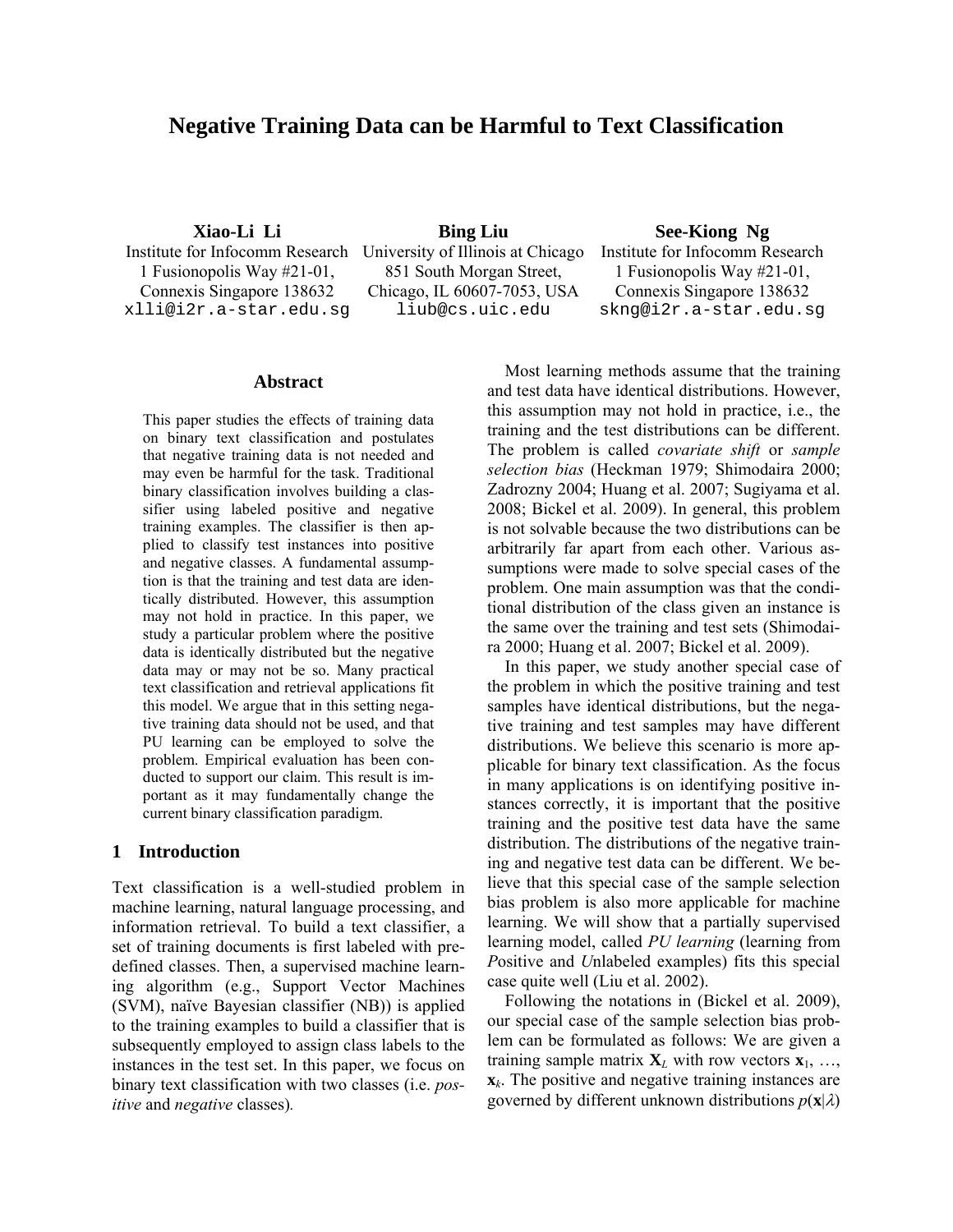and  $p(\mathbf{x}|\delta)$  respectively. The element  $y_i$  of vector **y**  $=(y_1, y_2, ..., y_k)$  is the class label for training instance  $x_i$  ( $y_i \in \{+1, -1\}$ , where  $+1$  and  $-1$  denote positive and negative classes respectively) and is drawn based on an unknown target concept  $p(y|\mathbf{x})$ . In addition, we are also given an unlabeled test set in matrix  $\mathbf{X}_T$  with rows  $\mathbf{x}_{k+1}, \ldots, \mathbf{x}_{k+m}$ . The (hidden) positive test instances in  $X_T$  are also governed by the unknown distribution  $p(\mathbf{x}|\lambda)$ , but the (hidden) negative test instances in  $X_T$  are governed by an unknown distribution,  $p(\mathbf{x}|\theta)$ , where  $\theta$  may or may not be the same as  $\delta$ .  $p(\mathbf{x}|\theta)$  and  $p(\mathbf{x}|\delta)$  can differ arbitrarily, but there is only one unknown target conditional class distribution  $p(y|\mathbf{x})$ .

This problem setting is common in many applications, especially in those applications where the user is interested in identifying a particular type of documents (i.e. binary text classification). For example, we want to find sentiment analysis papers in the literature. For training a text classifier, we may label the papers in some EMNLP proceedings as sentiment analysis (positive) and non-sentiment analysis (negative) papers. A classifier can then be built to find sentiment analysis papers from ACL and other EMNLP proceedings. However, this labeled training set will not be appropriate for identifying sentiment analysis papers from the WWW, KDD and SIGIR conference proceedings. This is because although the sentiment analysis papers in these proceedings are similar to those in the training data, the non-sentiment analysis papers in these conferences can be quite different. Another example is email spam detection. A spam classification system built using the training data of spam and non-spam emails from a university may not perform well in a company. The reason is that although the spam emails (e.g., unsolicited commercial ads) are similar in both environments, the non-spam emails in them can be quite different.

One can consider labeling the negative data in each environment individually so that only the negative instances relevant to the testing environment are used to train the classifier. However, it is often impractical (if not impossible) to do so. For example, given a large blog hosting site, we want to classify its blogs into those that discuss stock markets (positive), and those that do not (negative). In this case, the negative data covers an arbitrary range of topics. It is clearly impractical to label all the negative data.

Most existing methods for addressing the sam-

ple selection bias problem work as follows. First, they estimate the bias of the training data based on the given test data using statistical methods. Then, a classifier is trained on a weighted version of the original training set based on the estimated bias. In this paper, we show that our special case of the sample selection bias problem can be solved in a much simpler and somewhat radical manner—by simply discarding the negative training data altogether. We can use the positive training data and the unlabeled test data to build the classifier using the PU learning model (Liu et al. 2002).

PU learning was originally proposed to solve the learning problem where no labeled negative training data exist. Several algorithms have been developed in the past few years that can learn from a set of labeled positive examples augmented with a set of unlabeled examples. That is, given a set *P* of positive examples of a particular class (called the *positive* class) and a set *U* of unlabeled examples (which contains both hidden positive and hidden negative examples), a classifier is built using *P* and *U* to classify the data in *U* as well as future test data into two classes, i.e., those belonging to *P* (positive) and those not belonging to *P* (negative). In this paper, we also propose a new PU learning method which gives more consistently accurate results than the current methods.

Our experimental evaluation shows that when the distributions of the negative training and test samples are different, PU learning is much more accurate than traditional supervised learning from the positive and negative training samples. This means that the negative training data actually harms classification in this case. In addition, when the distributions of the negative training and test samples are identical, PU learning is shown to perform equally well as supervised learning, which means that the negative training data is not needed.

This paper thus makes three contributions. First, it formulates a new special case of the sample selection bias problem, and proposes to solve the problem using PU learning by discarding the negative training data. Second, it proposes a new PU learning method which is more accurate than the existing methods. Third, it experimentally demonstrates the effectiveness of the proposed method and shows that negative training data is not needed and can even be harmful. This result is important as it may fundamentally change the way that many practical classification problems should be solved.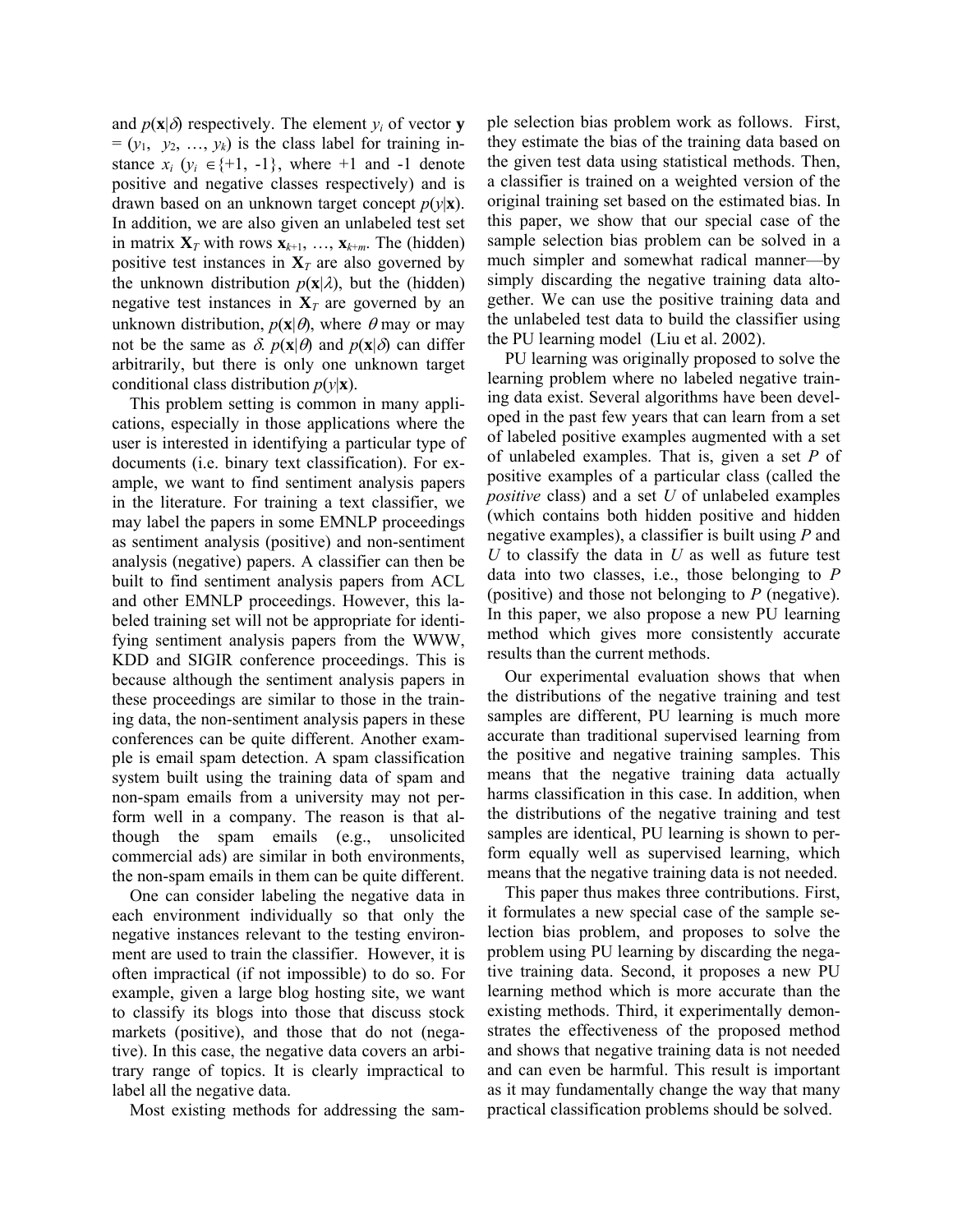# **2 Related Work**

A key assumption made by most machine learning algorithms is that the training and test samples must be drawn from the same distribution. As mentioned, this assumption can be violated in practice. Some researchers have addressed this problem under *covariate shift* or *sample selection bias*. Sample selection bias was first introduced in the econometrics by Heckman (1979). It came into the field of machine learning through the work of Zadrozny (2004). The main approach in machine learning is to first estimate the distribution bias of the training data based on the test data, and then learn using weighted training examples to compensate for the bias (Bickel et al. 2009).

Shimodaira (2000) and Sugiyama and Muller (2005) proposed to estimate the training and test data distributions using kernel density estimation. The estimated density ratio could then be used to generate weighted training examples. Dudik et al. (2005) and Bickel and Scheffer (2007) used maximum entropy density estimation, while Huang et al. (2007) proposed kernel mean matching. Sugiyama et al. (2008) and Tsuboi et al. (2008) estimated the weights for the training instances by minimizing the Kullback-Leibler divergence between the test and the weighted training distributions. Bickel et al. (2009) proposed an integrated model. In this paper, we adopt an entirely different approach by dropping the negative training data altogether in learning. Without the negative training data, we use PU learning to solve the problem (Liu et al*.* 2002; Yu et al. 2002; Denis et al. 2002; Li et al. 2003; Lee and Liu, 2003; Liu et al. 2003; Denis et al. 2003; Li et al. 2007; Elkan and Noto, 2008; Li et al. 2009; Li et al. 2010). We will discuss this learning model further in Section 3.

Another related work to ours is transfer learning or domain adaptation. Unlike our problem setting, transfer learning addresses the scenario where one has little or no training data for the target domain, but has ample training data in a related domain where the data could be in a different feature space and follow a different distribution. A survey of transfer learning can be found in (Pan and Yang 2009). Several NLP researchers have studied transfer learning for different applications (Wu et al. 2009a; Yang et al. 2009; Agirre & Lacalle 2009; Wu et al. 2009b; Sagae & Tsujii 2008; Goldwasser & Roth 2008; Li and Zong 2008; Andrew et al.

2008; Chan and Ng 2007; Jiang and Zhai 2007; Zhou et al. 2006), but none of them addresses the problem studied here.

# **3 PU Learning Techniques**

In traditional supervised learning, ideally, there is a large number of labeled positive and negative examples for learning. In practice, the negative examples can often be limited or unavailable. This has motivated the development of the model of *learning from positive and unlabeled examples*, or PU learning, where *P* denotes a set of positive examples, and *U* a set of unlabeled examples (which contains both hidden positive and hidden negative instances). The PU learning problem is to build a classifier using *P* and *U* in the absence of negative examples to classify the data in *U* or a future test data *T*. In our setting, the test set *T* will also act as the unlabeled set *U*.

PU learning has been investigated by several researchers in the past decade. A study of PAC learning for the setting under the statistical query model was given in (Denis, 1998). Liu et al. reported the sample complexity result and showed how the problem may be solved (Liu et al., 2002). Subsequently, a number of practical algorithms (e.g., Liu et al., 2002; Yu et al., 2002; Li and Liu, 2003) were proposed. They generally follow a two-step strategy: (i) identifying a set of *reliable negative* documents *RN* from the unlabeled set; and then (ii) building a classifier using *P* (positive set), *RN* (reliable negative set) and *U*-*RN* (unlabelled set) by applying an existing learning algorithm (such as naive Bayesian classifier or SVM) iteratively. There are also some other approaches based on unbalanced errors (e.g., Liu et al. 2003; Lee and Liu, 2003; Elkan and Noto, 2008).

In this section, we first introduce a representative PU learning technique S-EM, and then present a new technique called CR-SVM.

# **3.1 S-EM Algorithm**

S-EM (Liu et al. 2002) is based on naïve Bayesian classification (NB) (Lewis, 1995; Nigam et al., 2000) and the EM algorithm (Dempster et al. 1977). It has two steps. The first step uses a *spy* technique to identify some *reliable negatives* (*RN*) from the unlabeled set *U* and the second step uses the EM algorithm to learn a Bayesian classifier from *P*, *RN* and *U*–*RN*.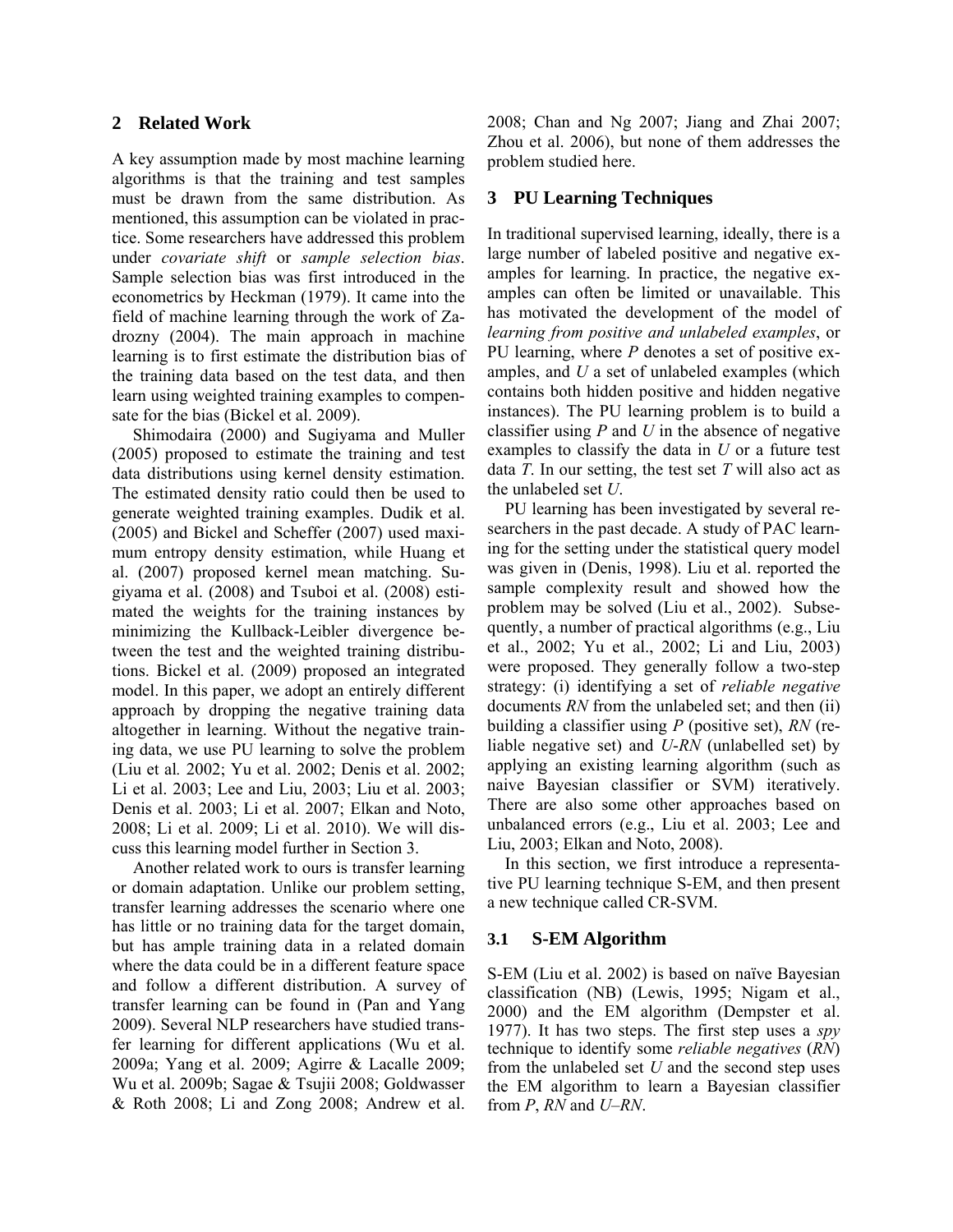# **Step 1: Extracting reliable negatives** *RN* **from** *U* **using a spy technique**

The *spy* technique in S-EM works as follows (Figure 1): First, a small set of positive examples (denoted by *SP*) called "spies" is randomly sampled from *P* (line 2). The default sampling ratio in S-EM is  $s = 15\%$ . Then, an NB classifier is built using *P*–*SP* as the positive set and *U*∪*SP* as the negative set (lines 3-5). The NB classifier is applied to classify each  $u \in U \cup SP$ , i.e., to assign a probabilistic class label  $p(+|u)$  (+ means positive) to *u*. The idea of the spy technique is as follows. Since the spy examples were from *P* and were put into *U* as negatives in building the NB classifier, they should behave similarly to the hidden positive instances in *U*. We thus can use them to find the reliable negative set *RN* from *U*. Using the probabilistic labels of spies in *SP* and an input parameter *l* (noise level), a probability threshold *t* is determined. Due to space constraints, we are unable to explain *l*. Details can be found in (Liu et al. 2002). *t* is then used to find *RN* from *U* (lines 8-10).

1.  $RN \leftarrow \emptyset$ ; // Reliable negative set

- 2.  $SP \leftarrow Sample(P, s\%)$ ; // spy set
- 3. Assign each example in  $P SP$  the class label +1;
- 4. Assign each example in *U* ∪*SP* the class label -1;
- 5.  $C \leftarrow NB(P SP, U \cup SP)$ ; // Produce a NB classifier
- 6. Classify each  $u \in U \cup SP$  using *C*;
- 7. Decide a probability threshold *t* using *SP* and *l*;
- 8. **For** each  $u \in U$  **do**
- 9. **If** its probability  $p(+|u) < t$  then
- 10.  $RN \leftarrow RN \cup \{u\};$

**Figure 1.** Spy technique for extracting *RN* from *U*

#### **Step 2: Learning using the EM algorithm**

Given the positive set *P*, the reliable negative set *RN,* and the remaining unlabeled set *U*–*RN*, we run EM using NB as the base learning algorithm.

The naive Bayesian (NB) method is an effective text classification algorithm. There are two different NB models, namely, the multinomial NB and the multi-variate Bernoulli NB. In this paper, we use the multinomial NB since it has been observed to perform consistently better than the multivariate Bernoulli NB (Nigam et al., 2000).

Given a set of training documents *D*, each document  $d_i \in D$  is an ordered list of words. We use  $w_{d,k}$  to denote the word in position *k* of  $d_i$ , where each word is from the vocabulary  $V = \{w_1, \ldots, w_{|v|}\},\$ which is the set of all words considered in classifi-

- 1. Each document in *P* is assigned the class label 1;
- 2. Each document in *RN* is assigned the class label −1;
- 3. Learn an initial NB classifier *f* from *P* and *RN*, using Equations (1) and (2);
- 4. **Repeat**
- 5. **For** each document  $d_i$  in *U-RN* **do**  $\#$ **E-Step** 6. Using the current classifier *f* compute  $Pr(c_i|d_i)$  using Equation (3);
- 7. Learn a new NB classifier *f* from *P, RN* and *U-RN* by computing  $Pr(c_i)$  and  $Pr(w_i|c_i)$ , using Equations (1) and (2);  $\mathcal{U} = \mathbf{M} \cdot \mathbf{Step}$
- 8. **Until** the classifier parameters stabilize
- 9. The last iteration of EM gives the final classifier *f* ;
- 10. **For** each document  $d_i$  in  $U$  **do**
- 11. **If** its probability  $Pr(+|d_i) \ge 0.5$  then
- 12. Output *di* as a positive document;
- 13. **else** Output *di* as a negative document

**Figure 2.** EM algorithm with the NB classifier

cation. We also have a set of classes  $C = \{c_1, c_2\}$ representing positive and negative classes. For classification, we compute the posterior probability  $Pr(c_i|d_i)$ . Based on the Bayes rule and multinomial model, we have

$$
Pr(c_j) = \frac{\sum_{i=1}^{|D|} Pr(c_j | d_i)}{|D|}
$$
 (1)

and with Laplacian smoothing,

$$
Pr(w_t | c_j) = \frac{1 + \sum_{i=1}^{|D|} N(w_t, d_i) Pr(c_j | d_i)}{|V| + \sum_{s=1}^{|V|} \sum_{i=1}^{|D|} N(w_s, d_i) Pr(c_j | d_i)}
$$
(2)

where  $N(w_t, d_i)$  is the number of times that the word *w<sub>t</sub>* occurs in document *d<sub>i</sub>*, and  $Pr(c_j|d_i) \in \{0,1\}$  depending on the class label of the document. Assuming that probabilities of words are independent given the class, we have the NB classifier:

$$
Pr(c_j | d_i) = \frac{Pr(c_j) \prod_{k=1}^{|d_i|} Pr(w_{d_i,k} | c_j)}{\sum_{r=1}^{|C|} Pr(c_r) \prod_{k=1}^{|d_i|} Pr(w_{d_i,k} | c_r)}
$$
(3)

EM (Dempster et al. 1977) is a popular class of iterative algorithms for maximum likelihood estimation in problems with incomplete data. It is often used to address missing values in the data by computing expected values using the existing values. The EM algorithm consists of two steps, the E*-*step and the M*-*step. The E*-*step fills in the missing data, and M-step re-estimated the parameters. This process is iterated till satisfaction (i.e. convergence). For NB, the steps used by EM are identical to those used to build the classifier (equations (3) for the E*-*step, and equations (1) and (2) for the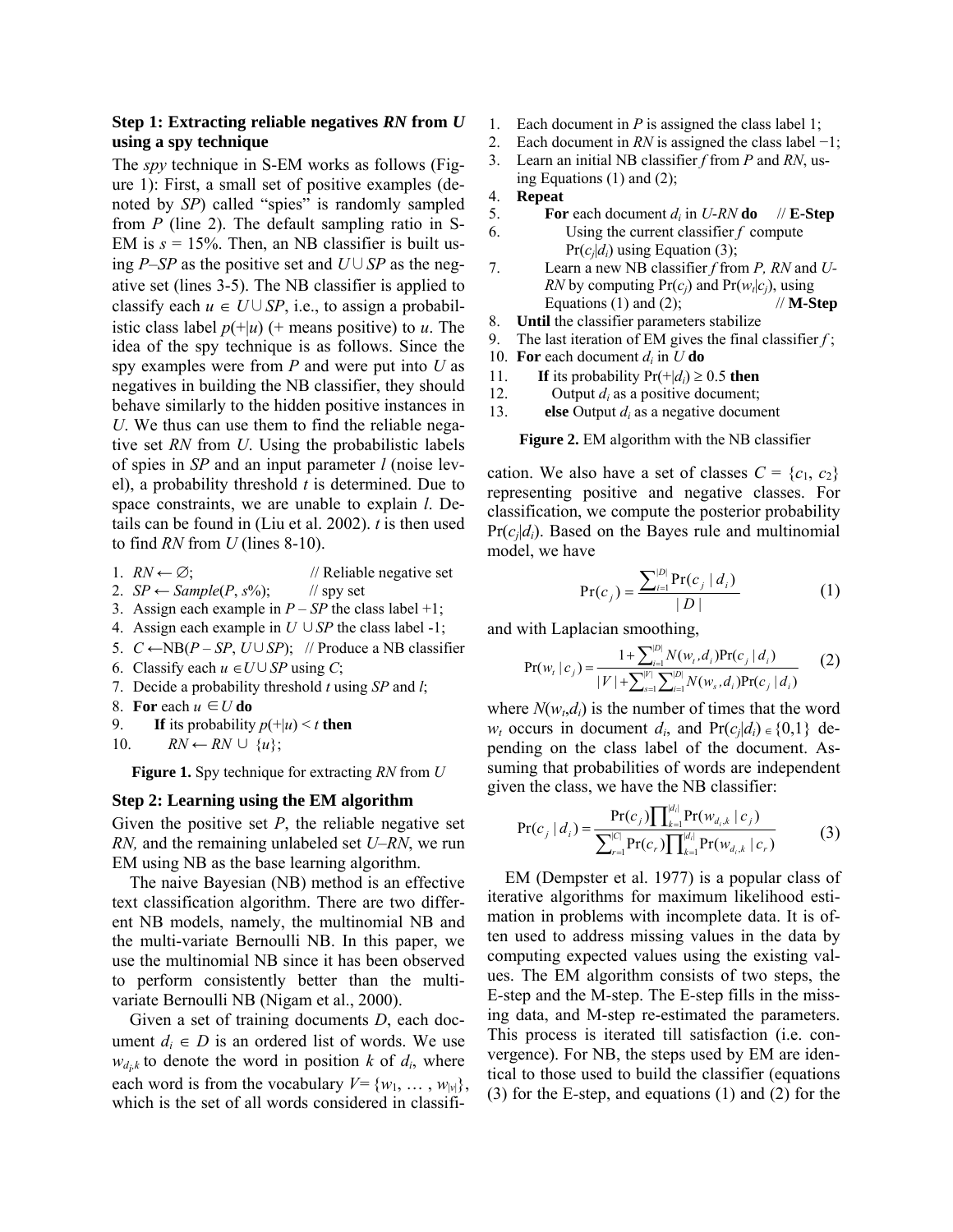M-step). In EM,  $Pr(c_i|d_i)$  takes the value in [0, 1] instead of  $\{0, 1\}$  in all the three equations.

The algorithm for the second step of S-EM is given in Figure 2. Lines 1-3 build a NB classifier *f* using *P* and *RN*. Lines 4-8 run EM until convergence. Finally, the converged classifier is used to classify the unlabeled set *U* (lines 10-13).

#### **3.2 Proposed CR-SVM**

As we will see in the experiment section, the performance of S-EM can be weak in some cases. This is due to the mixture model assumption of its NB classifier (Nigam et al. 2000), which requires that the mixture components and classes be of oneto-one correspondence. Intuitively, this means that each class should come from a distinctive distribution rather than a mixture of multiple distributions. In our setting, however, the negative class often has documents of mixed topics, e.g., representing the broad class of everything else except the topic(s) represented by the positive class.

There are some existing PU learning methods based on SVM which can deal with this problem, e.g., Roc-SVM (Li and Liu, 2003). Like S-EM, Roc-SVM also has two steps. The first step uses Rocchio classification (Rocchio, 1971) to find a set of reliable negatives *RN* from *U*. In particular, this method treats the entire unlabeled set *U* as negative documents and then uses the positive set *P* and the unlabeled set *U* as the training data to build a Rocchio classifier. The classifier is subsequently applied to classify the unlabeled set *U*. Those documents that are classified as negative are then considered as reliable negative examples *RN*. The second step of Roc-SVM runs SVM iteratively (instead of EM). Unlike NB, SVM does not make any distributional assumption.

However, Roc-SVM does not do well due to the weakness of its first step in finding a good set of reliable negatives *RN*. This motivates us to propose a new SVM based method CR-SVM to detect a better quality *RN* set. The second step of CR-SVM is similar to that in Roc-SVM.

# **Step 1: Extracting reliable negatives** *RN* **from** *U* **using Cosine and Rocchio**

The first step of the proposed CR-SVM algorithm for finding a *RN* set consists of two sub-steps:

**Sub-step 1** (extracting the potential negative set *PN* using the *cosine similarity*): Given the positive set *P* and the unlabeled set *U*, we extract a set of potential negatives *PN* from *U* by computing the similarities of the unlabeled documents in *U* and the positive documents in *P*. The idea is that those documents in *U* that are very dissimilar to the documents in *P* are likely to be negative.

1.  $PN = \emptyset$ ;

4.

- 2. Represent each document in *P* and *U* as vectors using the TF-IDF representation;
- 3. **For** each  $\mathbf{d}_i \in P$  **do**

$$
\mathbf{pr} = \frac{1}{\mid P \mid} * \sum_{j=1}^{\mid P \mid} \frac{\mathbf{d}}{\parallel \mathbf{d}_{j} \parallel},
$$

- 5. **pr** = **pr** /  $\|$  **pr**  $\|_2$ ;
- 6. **For** each  $\mathbf{d}_i \in P$  **do**
- 7. compute  $cos(\mathbf{pr}, \mathbf{d}_i)$  using Equation (4);
- 8. Sort all the documents  $\mathbf{d}_i \in P$  according to  $cos(\mathbf{pr}, \mathbf{d}_i)$ in decreasing order;
- 9.  $\omega = \cos(\mathbf{pr}, \mathbf{d}_p)$  where  $\mathbf{d}_p$  is ranked in the position of  $(1 - l)^*|P|$ ;
- 10. **For** each  $\mathbf{d}_i \in U$  **do**
- 11. **If**  $cos(\mathbf{pr}, \mathbf{d}_i) \leq \omega$  then
- 12. *PN* = *PN*  $\cup$  {**d**<sub>*i*</sub>}

**Figure 3.** Extracting potential negatives *PN* from *U*

The detailed algorithm is given in Figure 3. Each document in *P* and *U* is first represented as a vector  $\mathbf{d} = (q_1, q_2, ..., q_n)$  using the TF-IDF scheme (Salton 1986). Each element *qi* (*i*=1, 2, …, *n*) in **d** represents a word feature *wi*. A positive representative vector (**pr**) is built by summing up the documents in *P* and normalizing it (lines 3-5). Lines 6-7 compute the similarities of each document **d***j* in *P*  with **pr** using the cosine similarity, *cos*(**pr**, **d***j*).

Line 8 sorts the documents in *P* according to their  $cos(\mathbf{pr}, \mathbf{d}_i)$  values. We want to filter away as many as possible hidden positive documents from *U* so that we can obtain a very pure negative set. Since the hidden positives in *U* should have the same behaviors as the positives in *P* in terms of their similarities to **pr**, we set their minimum similarity as the threshold value *ω* which is the minimum similarity before a document is considered as a potential negative document:

$$
\omega = \min_{j=1}^{|P|} \cos(\mathbf{pr}, \mathbf{d}_j), \mathbf{d}_j \in P \tag{4}
$$

In a noiseless scenario, using the minimum similarity is acceptable. However, most real-life applications contain outliers and noisy artifacts. Using the absolute minimum similarity may be unreliable; the similarity  $cos(\mathbf{pr}, \mathbf{d}_i)$  of an outlier docu-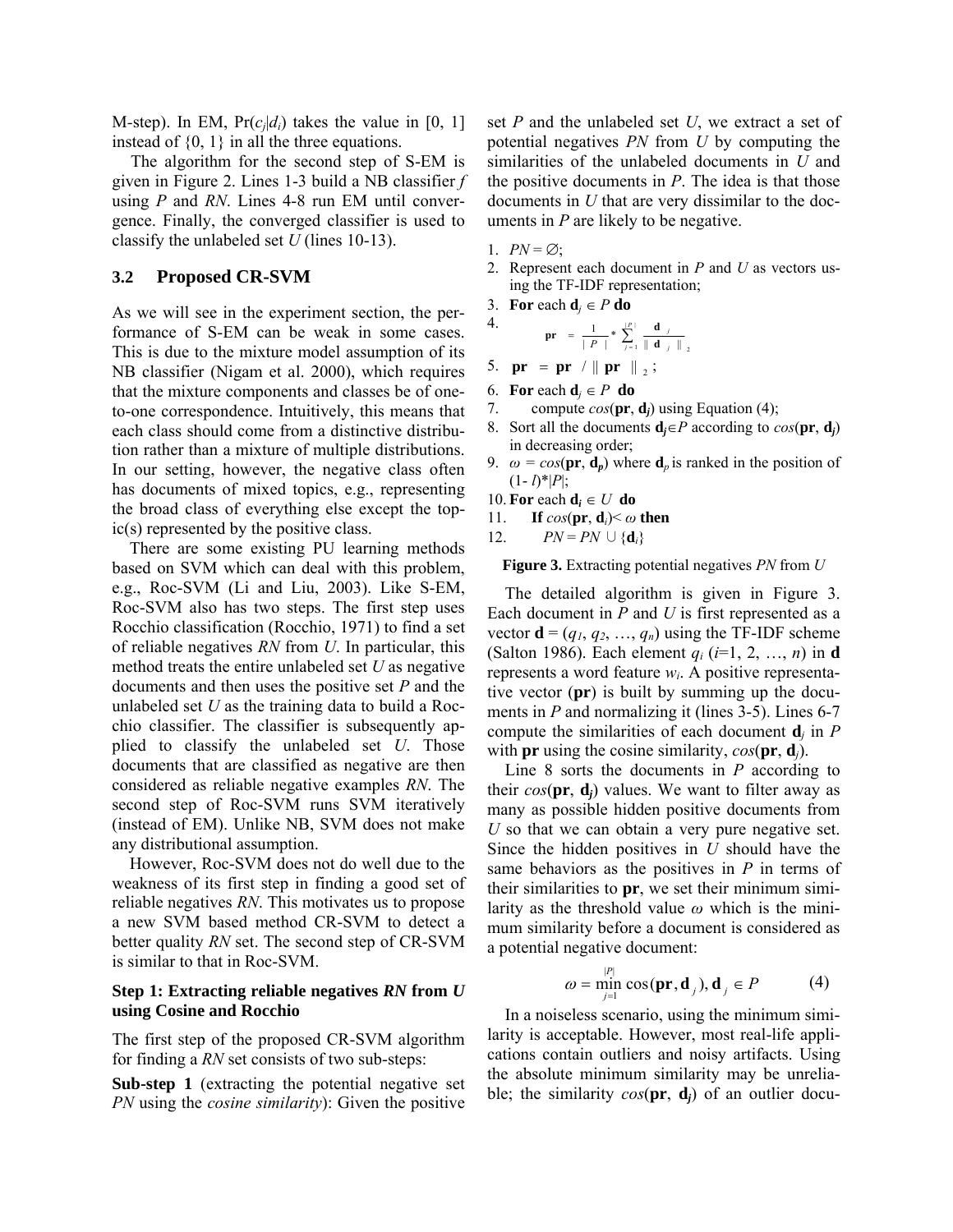- 1.  $RN = \emptyset$ ;
- 2. Represent each document in *P*, *PN* and *U* as vectors using the TF-IDF representation;

3. 
$$
\mathbf{p} = \alpha \frac{1}{|P|} \sum_{\mathbf{d}_j \in P} \frac{\mathbf{d}_j}{\|\mathbf{d}_j\|} - \beta \frac{1}{|PN|} \sum_{\mathbf{d}_i \in PN} \frac{\mathbf{d}_i}{\|\mathbf{d}_i\|} ;
$$
  
4. 
$$
\mathbf{n} = \alpha \frac{1}{|PN|} \sum_{\mathbf{d}_i \in PN} \frac{\mathbf{d}_i}{\|\mathbf{d}_i\|} - \beta \frac{1}{|P|} \sum_{\mathbf{d}_j \in P} \frac{\mathbf{d}_j}{\|\mathbf{d}_j\|} ;
$$
  
5. **For each d**<sub>i</sub>  $\in U$  **do**  
6. **If**  $cos(\mathbf{d}_i, \mathbf{n}) > cos(\mathbf{d}_i, \mathbf{p})$  **then**  
7. 
$$
RN = RN \cup {\mathbf{d}_i}
$$

**Figure 4.** Identifying *RN* using the Rocchio classifier

ment  $\mathbf{d}_i$  in *P* could be near 0 or smaller than most (or even all) negative documents. It would therefore be prudent to ignore a small percentage *l* of the documents in *P* most dissimilar to the representative positive (**pr**) and assume them as noise or outliers. Since we do not know the noise level of the data, to be safe, we use a noise level  $l = 5\%$  as the default. The final classification result is not sensitive to *l* as long as it is not too big. In line 9, we use the noise level *l* to decide on a suitable *ω*. Then, for each document  $d_i$  in  $U$ , if its cosine similarity  $cos(\mathbf{pr}, \mathbf{d}_i) \leq \omega$ , we regard it as a potential negative and store it in *PN* (lines 10-12).

Our experiment results showed that *PN* is still not sufficient or big enough for accurate PU learning. Thus, we need to do a bit more work to find the final *RN*.

**Sub-step 2** (extracting the final reliable negative set *RN* from *U* using Rocchio with *PN*): At this point, we have a positive set *P* and a potential negative set *PN* where *PN* is a purer negative set than *U*. To extract the final reliable negatives, we employ the Rocchio classification to build a classifier *RC* using *P* and *PN* (We do not use SVM here as it is very sensitive to the noise in *PN*). Those documents in *U* that are classified as negatives by *RC* will then be regarded as reliable negatives, and stored in set *RN.* 

The algorithm for this sub-step is given in Figure 4. Following the Rocchio formula, a positive and a negative prototype vectors **p** and **n** are built (lines 3 and 4), which are used to classify the documents in *U* (lines 5-7).  $\alpha$  and  $\beta$  are parameters for adjusting the relative impact of the positive and negative examples. In this work, we use  $\alpha = 16$  and  $\beta$  = 4 as recommended in (Buckley et al. 1994).

#### **Step 2: Learning by running SVM iteratively**

This step is similar to that in Roc-SVM, building

the final classifier by running SVM iteratively with the sets *P*, *RN* and the remaining unlabeled set *Q*  $(Q = U - RN)$ .

The algorithm is given in Figure 5. We run SVM classifiers *Si* (line 3) iteratively to extract more and more negative documents from *Q*. The iteration stops when no more negative documents can be extracted from *Q* (line 5). There is, however, a danger in running SVM iteratively, as SVM is quite sensitive to noise. It is possible that during some iteration, SVM is misled by noisy data to extract many positive documents from *Q* and put them in the negative set *RN*. If this happens, the final SVM classifier will be inferior. As such, we employ a test to decide whether to keep the first SVM classifier or the final one. To do so, we use the final SVM classifier obtained at convergence (called  $S<sub>last</sub>$ , line 9) to classify the positive set *P* to see if many positive documents in *P* are classified as negatives. Roc-SVM chooses 5% as the threshold, so CR-SVM also uses this threshold. If there are 5% of positive documents (5%\*|*P*|) in *P* that are classified as negative, it indicates that SVM has gone wrong and we should use the first SVM classifier  $(S_1)$ . In our experience, the first classifier is always quite strong; good results can therefore be achieved even without catching the last (possibly better) classifier.

The main difference between Roc-SVM and CR-SVM is that Roc-SVM does not produce *PN*. It simply treats the unlabeled set *U* as negatives for extracting *RN*. Since *PN* is clearly a purer negative set than *U*, the use of *PN* by CR-SVM helps extract a better quality reliable negative set *RN* which subsequently allows the final classifier of CR-SVM to give better results than Roc-SVM.

Note that the methods (S-EM and CR-SVM) are all two-step algorithms in which the first step and the second step are independent of each other. The algorithm for the second step basically needs a good set of reliable negatives *RN* extracted from *U*. This means that one can pick any algorithm for the first step to work with any algorithm for the second step. For example, we can also have CR-EM which uses the algorithm (shown in Figures 3 and 4) of the first step of CR-SVM to combine with the algorithm of the second step of S-EM. CR-EM actually works quite well as it is also able to exploit the more accurate reliable negative set *RN* extracted using cosine and Rocchio.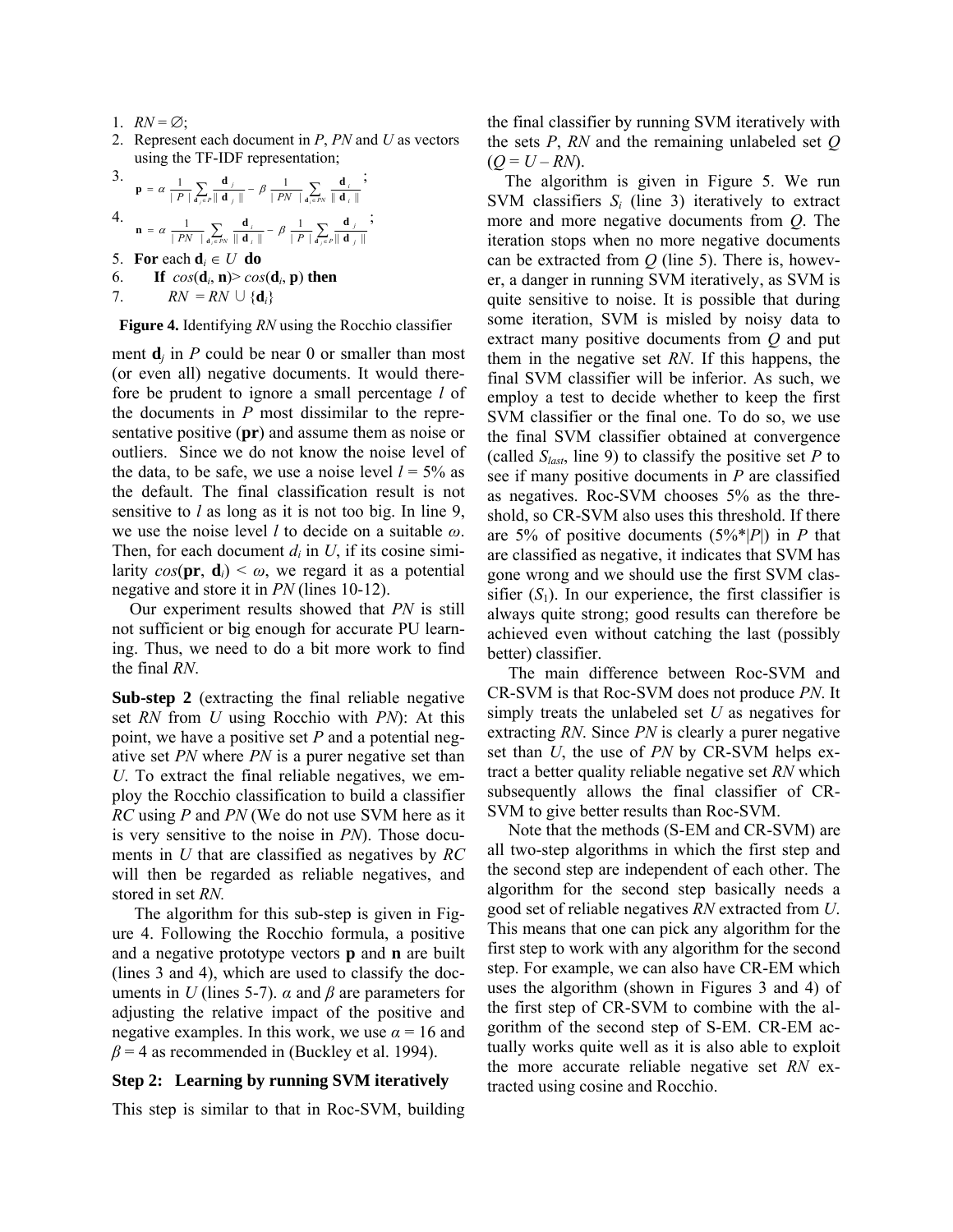#### **4 Empirical Evaluation**

We now present the experimental results to support our claim that negative training data is not needed and can even harm text classification. We also show the effectiveness of the proposed PU learning methods CR-SVM and CR-EM. The following methods are compared: (1) traditional supervised learning methods SVM and NB which use both positive and negative training data; (2) PU learning methods, including two existing methods S-EM and Roc-SVM and two new methods CR-SVM and CR-EM, and (3) one-class SVM (Schölkop et al., 1999) where only positive training data is used in learning (the unlabeled set is not used at all).

We used  $LIBSVM$ <sup>1</sup> for SVM and one-class SVM, and two publicly available  $2$  PU learning techniques S-EM and Roc-SVM. Note that we do not compare with some other PU learning methods such as those in (Liu et al. 2003, Lee and Liu, 2003 and Elkan and Noto, 2008) as the purpose of this paper is not to find the best PU learning method but to show that PU learning can address our special sample selection bias problem. Our current methods already do very well for this purpose.

#### **4.1 Datasets and Experimental Settings**

We used two well-known benchmark data collections for text classification, the Reuters-21578 collection  $3$  and the 20 Newsgroup collection  $4$ . Reuters-21578 contains 21578 documents. We used the most populous 10 out of the 135 categories following the common practice of other researchers. 20 Newsgroup has 11997 documents from 20 discussion groups. The 20 groups were also categorized into 4 main categories.

We have performed two sets of experiments, and just used bag-of-words as features since our objective in this paper is not feature engineering.

(1) **Test set has** *other topic* **documents.** This set of experiments simulates the scenario in which the negative training and test samples have different distributions. We select positive, negative and *other topic* documents for Reuters and 20 Newsgroup, and produce various data sets. Using these data sets, we want to show that PU learning can do bet-

 $\overline{\phantom{a}}$ 

- 1. Every document in *P* is assigned the class label  $+1$ ;
- 2. Every document in *RN* is assigned the label –1;
- 3. Use *P* and *RN* to train a SVM classifier  $S_i$ , with  $i =$ 1 initially and  $i = i+1$  with each iteration (line 3-7);
- 4. Classify *Q* using *Si*. Let the set of documents in *Q* that are classified as negative be *W*;
- 5. **If**  $(W = \emptyset)$  **then** *stop*;
- 6. **else**  $Q = Q W$ ;
- 7.  $RN = RN \cup W$
- 8. goto (3);
- 9. Use the last SVM classifier  $S_{last}$  to classify  $P$ ;
- 10. **If** more than 5% positives are classified as negative
- 11. **then** use  $S_1$  as the final classifier;
- 12. **else** use *Slast* as the final classifier;

**Figure 5.** Constructing the final classifier using SVM

ter than traditional learning that uses both positive and negative training data.

For the Reuters collection, each of the 10 categories is used as a positive class. We randomly select one or two of the remaining categories as the negative class (denoted by Neg 1 or Neg 2), and then we randomly choose some documents from the rest of the categories as *other topic* documents. These *other topic* documents are regarded as negatives and added to the test set but not to the negative training data. They thus introduce a different distribution to the negative test data. We generated 20 data sets (10\*2) for our experiments this way.

The 20 Newsgroup collection has 4 main categories with sub-categories<sup>5</sup>; the sub-categories in the same main category are relatively similar to each other. We are able to simulate two scenarios: (1) the *other topic* documents are similar to the negative class documents (*similar case*), and (2) the *other topic* documents are quite different from the negative class documents (*different case*). This allows us to investigate whether the classification results will be affected when the *other topic* documents are somewhat similar or vastly different from the negative training set. To create the training and test data for our experiments, we randomly select one sub-category from a main category (*cat* 1) as the positive class, and one (or two) subcategory from another category (*cat* 2) as the negative class (again denoted by Neg 1 or Neg 2). For the *other topics*, we randomly choose some docu-

 $\overline{\phantom{a}}$ 

 $\frac{1 \text{ http://www.csie.ntu.edu,tw/~cjlin/libswm/}}{\text{http://www.csuic.edu/~liub/LPU/LPU-download.html}}$ <br>  $\frac{1 \text{http://www.csuic.edu/~liub/LPU/LPU-download.html}}{\text{http://www.research.att.com/~lewis/reuters21578.html}}$ 

<sup>&</sup>lt;sup>5</sup> The four main categories and their corresponding subcategories are: *computer* (graphics, os, ibmpc.hardware, mac.hardware, windows.x), *recreation* (autos, motorcycles, baseball, hockey), *science* (crypt, electronics, med, space), and *talk* (politics.misc, politics.guns, politics.mideast, religion).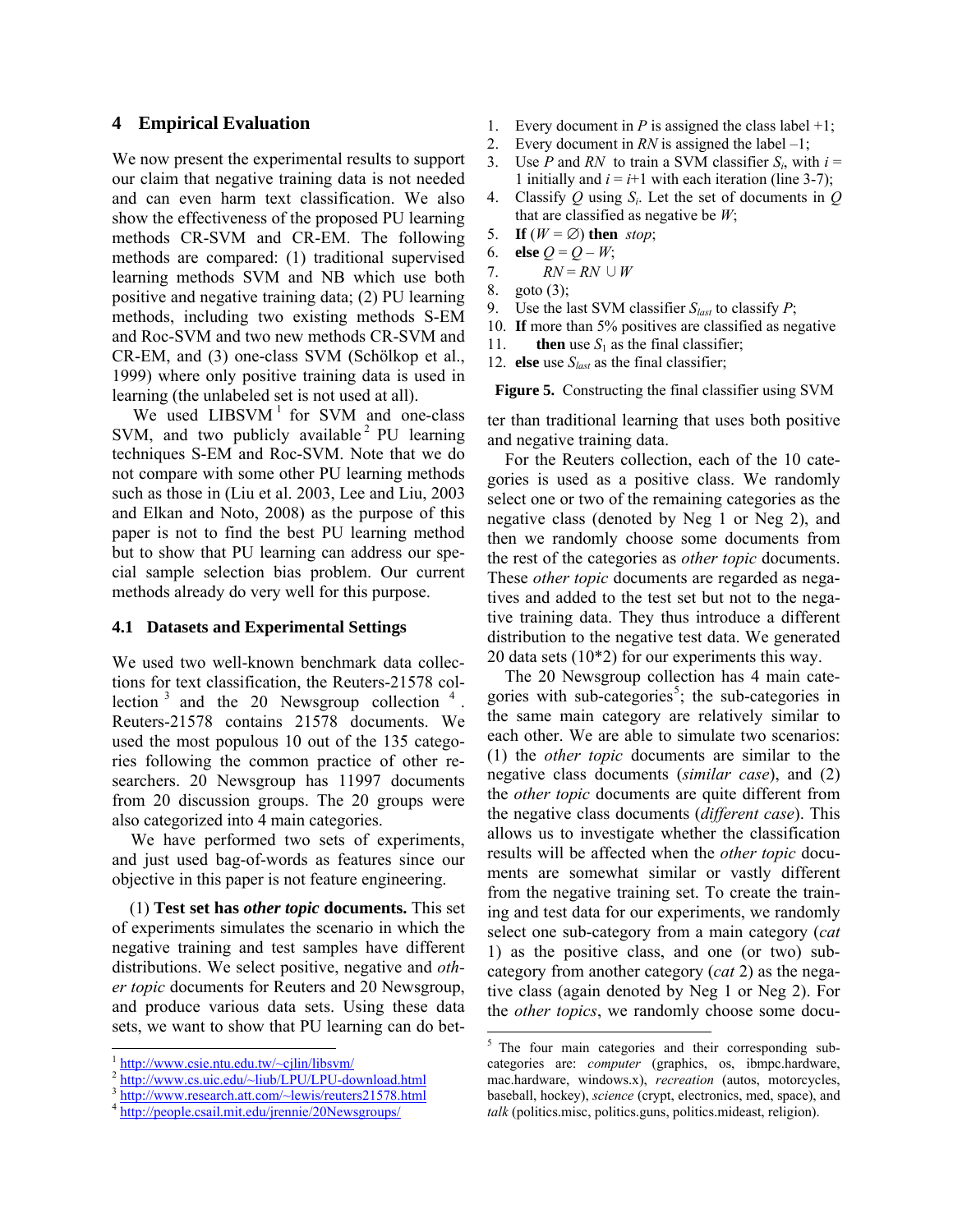ments from the remaining sub-categories of *cat* 2 for the *similar case*, and some documents from a randomly chosen different category (*cat* 3) (as the *other topic* documents) for the *different case*. We generated 8 data sets (4\*2) for the *similar case*, and 8 data sets (4\*2) for the *different case*.

The training and test sets are then constructed as follows: we partition the positive (and similarly for the negative) class documents into two standard subsets: 70% for training and 30% for testing. In order to create different experimental settings, we vary the number of the *other topic* documents that are added to the test set as negatives, controlled by a parameter  $\alpha$ , which is a percentage of |*TN*|, where |*TN*| is the size of the negative test set without the *other topic* documents. That is, the number of *other topic* documents added is  $\alpha \times |TN|$ .

(2) **Test set has no** *other topic* **documents.** This set of experiments is the traditional classification in which the training and test data have the same distribution. We employ the same data sets as in (1) but without having any *other topic* documents in the test set. Here we want to show that PU learning can do equally well without using the negative training data even in the traditional setting.

# **4.2 Results with** *Other Topic* **Documents in Test Set**

We show the results for experiment set (1), i.e. the distributions of the negative training and test data are different (caused by the inclusion of *other topic* documents in the test set, or the addition of *other topic* documents to complement existing negatives in the test set). The evaluation metric is the F-score on the positive class (Bollmann and Cherniavsky, 1981), which is commonly used for evaluating text classification.

#### **4.2.1 Results on the Reuters data**

Figure 6 shows the comparison results when the negative class contains only one category of documents (Neg 1), while Figure 7 shows the results when the negative class contains documents from two categories (Neg 2) in the Reuters collection. The data points in the figures are the averages of the results from the corresponding datasets.

Our proposed method CR-SVM is shown to perform consistently better than the other techniques. When the size of the *other topic* documents (*x*axis) in the test set increases, the F-scores of the two traditional learning methods SVM and NB decreased much more dramatically as compared with the PU learning techniques. The traditional learning models were clearly unable to handle different distributions for training and test data. Among the PU learning techniques, the proposed CR-SVM gave the best results consistently. Roc-SVM did not do consistently well as it did not manage to find high quality reliable negatives *RN*  sometimes. The EM based methods (CR-EM and S-EM) performed well in the case when we had only one negative class (Figure 6). However, it did not do well in the situation where there were two negative classes (Figure 7) due to the underlying mixture model assumption of the naïve Bayesian classifier. One-class SVM (OSVM) performed poorly because it did not exploit the useful information in the unlabeled set at all.



**Figure 6.** Results of Neg 1 using the Reuter data



**Figure 7**. Results of Neg 2 using the Reuter data

#### **4.2.2 Results on 20 Newsgroup data**

Recall that for the 20 Newsgroup data, we have two settings: *similar case* and *different case*.

**Similar case:** Here, the *other topic* documents are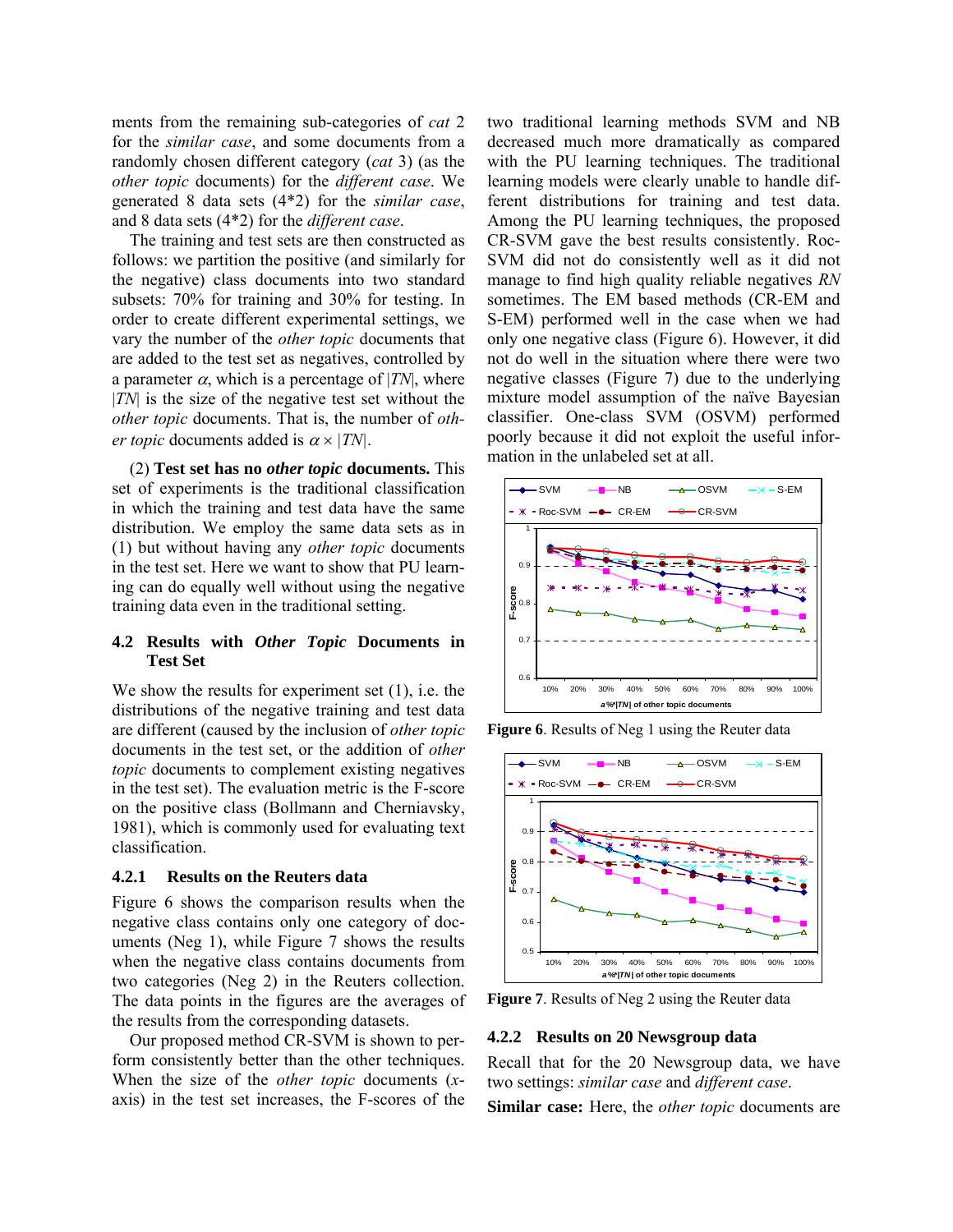similar to the *negative* class documents, as they belong to the same main category.

The comparison results are given in Figure 8 (Neg 1) and Figure 9 (Neg 2). We observe that CR-EM, S-EM and CR-SVM all performed well. EM based methods (CR-EM and S-EM) have a slight edge over CR-SVM. Again, the F-scores of the traditional supervised learning (SVM and NB) deteriorated when more *other topic* documents were added to the test set, while CR-EM, S-EM and CR-SVM were able to remain unaffected and maintained roughly constant F-scores. When the negative class contained documents from two categories (Neg 2), the F-scores of the traditional learning dropped even more rapidly. Both Roc-SVM and One-class SVM (OSVM) performed poorly, due to the same reasons given previously.



**Figure 8.** Results of Neg 1, *similar case* – using the 20 Newsgroup data



**Figure 9.** Results of Neg 2, *similar case* – using the 20 Newsgroup data

**Different case:** In this case, the *other topic* documents are quite different from the negative class documents, since they are originated from different main categories.

The results are shown in Figures 10 (Neg 1) and 11 (Neg 2). The trends are similar to those for the *similar case*, except that the performance of the traditional supervised learning methods (SVM and NB) dropped even more rapidly with more *other topic* documents. As the *other topic* documents have very different distributions from the negatives in the training set in this case, they really confused the traditional classifiers. In contrast, the three PU learning techniques were still able to perform consistently well, regardless of the number of *other topic* documents added to the test data.



**Figure 10.** Results of Neg 1, *different case* – using the 20 Newsgroup data



**Figure 11.** Results of Neg 2, *different case* – using the 20 Newsgroup data

In summary, the results showed that learning with negative training data based on the traditional paradigm actually harms classification when the identical distribution assumption does not hold.

# **4.3 Results without** *Other Topic* **Documents in Test Set**

Given an application, one may not know whether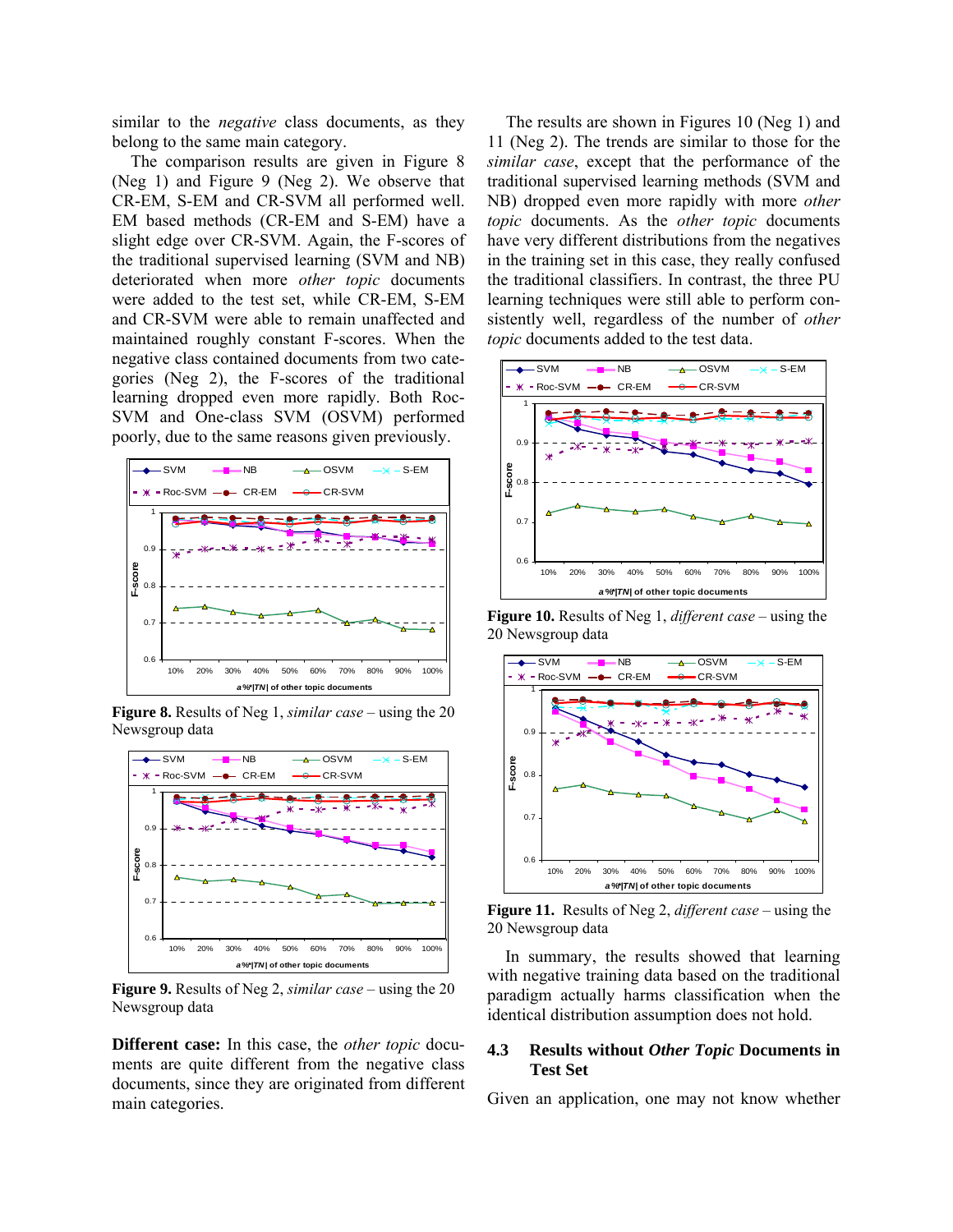the identical distribution assumption holds. The above results showed that PU learning is better when it does not hold. How about when the assumption does hold? To find out, we compared the results of SVM, NB, and three PU learning methods using the datasets without any *other topic* documents added to the test set. In this case, the training and test data distributions are the same.

Table 1 shows the results for this scenario. Note that for PU learning, the negative training data were not used. The traditional supervised learning techniques (SVM and NB), which made full use of the positive and negative training data, only performed just about 1-2% better than the PU learning method CR-SVM (which is not statistically significant based on paired *t*-test). This suggests that we can do away with negative training data, since PU learning can perform equally well without them. This has practical importance since the full coverage of negative training data is hard to find and to label in many applications.

From the results in Figures 6–11 and Table 1, we can conclude that PU learning can be used for binary text classification without the negative training data (which can be harmful for the task). CR-SVM is our recommended PU learning method based on its generally consistent performance.

**Table 1.** Comparison of methods without *other* documents in test set

|                | <b>Reuters</b> | <b>Reuters</b> | 20News  | 20News  |
|----------------|----------------|----------------|---------|---------|
| <b>Methods</b> | (Neg 1)        | (Neg 2)        | (Neg 1) | (Neg 2) |
| <b>SVM</b>     | 0.971          | 0.964          | 0.988   | 0.990   |
| <b>NB</b>      | 0.972          | 0.947          | 0.988   | 0.992   |
| S-EM           | 0.952          | 0.921          | 0.974   | 0.975   |
| CR-EM          | 0.955          | 0.897          | 0.983   | 0.986   |
| <b>CR-SVM</b>  | 0.960          | 0.959          | 0.967   | 0.974   |

# **5 Conclusions**

This paper studied a special case of the sample selection bias problem in which the positive training and test distributions are the same, but the negative training and test distributions may be different. We showed that in this case, the negative training data should not be used in learning, and PU learning can be applied to this setting. A new PU learning algorithm (called CR-SVM) was also proposed to overcome the weaknesses of the current two-step algorithms.

 Our experiments showed that the traditional classification methods suffered greatly when the distributions are different for the negative training and test data, but PU learning does not. We also showed that PU learning performed equally well in the ideal case where the training and test data have identical distributions. As such, it can be advantageous to discard the potentially harmful negative training data and use PU learning for classification.

 In our future work, we plan to do more comprehensive experiments to compare the classic supervised learning and PU learning techniques with different kinds of settings, for example, by varying the ratio between positive and negative examples, as well as their sizes. It is also important to explore how to catch the best iteration of the SVM/NB classifier in the iterative running process of the algorithms. Finally, we would like to point out that it is conceivable that negative training data could still be useful in many cases. An interesting direction to explore is to somehow combine the extracted reliable negative data from the unlabeled set and the existing negative training data to further enhance learning algorithms.

# **References**

- Agirre E., Lacalle L.O. 2009. *Supervised Domain Adaption for WSD*. Proceedings of the 12th Conference of the European Chapter for Computational Linguistics (EACL09), pp 42-50*.*
- Andrew A., Nallapati R., Cohen W., 2008. *Exploiting Feature Hierarchy for Transfer Learning in Named Entity Recognition*, ACL.
- Bickel, S., Bruckner, M., and Scheffer. 2009. T. *Discriminative learning under covariate shift*. Journal of Machine Learning Research.
- Bickel S. and Scheffer T. 2007. *Dirichlet-enhanced spam filtering based on biased samples*. In Advances in Neural Information Processing Systems.
- Bollmann, P.,& Cherniavsky, V. 1981. *Measurementtheoretical investigation of the mz-metric*. Information Retrieval Research.
- Buckley, C., Salton, G., & Allan, J. 1994. *The effect of adding relevance information in a relevance feedback environment*, SIGIR.
- Blum, A. and Mitchell, T. 1998. *Combining labeled and unlabeled data with co-training*. In Proc. of Computational Learning Theory, pp. 92–10.
- Chan Y. S., Ng H. T. 2007. *Domain Adaptation with Active Learning for Word Sense Disambiguation*, ACL.
- Dempster A., Laird N. and Rubin D.. 1977. *Maximum likelihood from incomplete data via the EM algorithm*, Journal of the Royal Statistical Society.
- Denis F., *PAC learning from positive statistical queries*. ALT, 1998.